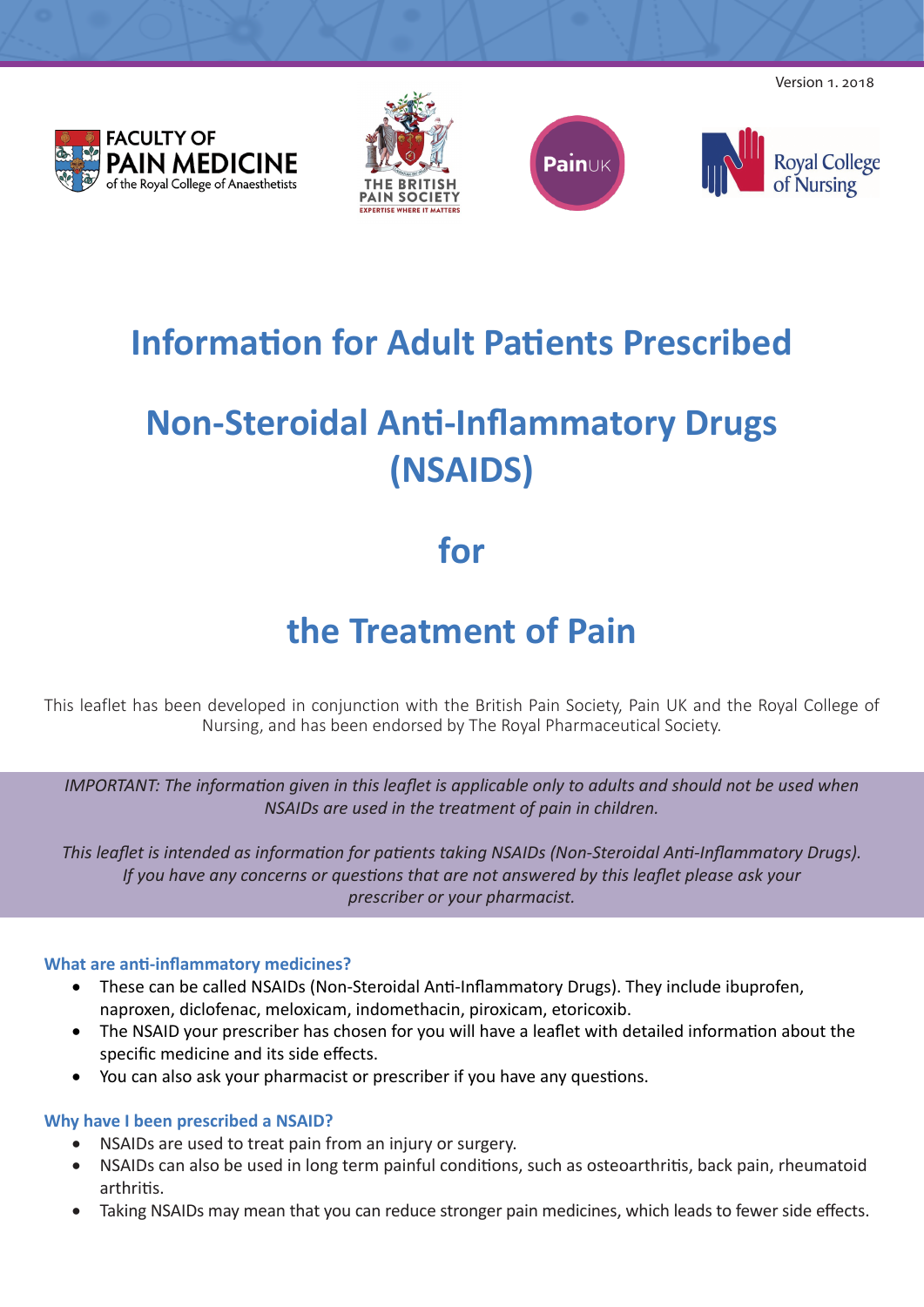#### **How do NSAIDs work?**

- When you feel pain and stiffness, your body is making chemicals (prostaglandins) which 'tell' you it hurts.
- NSAIDs reduce the amount of these prostaglandins and therefore reduces your pain but they may not alter the progress of the disease.

#### **When should I take it?**

- NSAIDs can be taken regularly or as needed if the pain is not constant.
- NSAIDs should ideally be taken with or shortly after food.

#### **How are NSAIDs taken?**

- NSAIDs come in many different forms including tablets, capsules, or a liquid.
- Some come as a gel or cream to rub into the painful area.
- Some people prefer to take it by suppository.
- Do not take more than prescribed.
- Do not take more than one NSAID at a time as their effects can add up causing more side effects.

#### **How long will it take to work?**

- Everyone is different. The average time for pain to reduce is an hour after taking a tablet or suppository, however it may take longer for the full effect.
- NSAIDs as a gel or cream can vary in the time it takes to give pain relief.
- NSAIDs do not work for everyone. If there is no improvement in your pain you should consult your prescriber.

#### **What are the possible side effects?**

- Most side effects are mild.
- Common side effects include heartburn, indigestion or pains in your stomach, and feeling sick (nausea) or being sick (vomiting). If these side effects are frequent and severe, you should stop taking the medicine and consult your prescriber or pharmacist.
- If you vomit any blood or dark particles that look like coffee grounds or have blood stained faeces (stools/motions) : You should **stop taking the medicine immediately** and seek medical advice.
- Less common side effects include headache, dizziness, swollen feet or legs, and weight gain. Again if these side effects are constant and severe discuss with your prescriber or pharmacist. Other less common side effects include a rash or itching, or unexplained wheezing or shortness of breath. If you have any of these side effects you should discuss them with your prescriber or pharmacist.
- Recent evidence suggests that even short term NSAID use may be linked to a very small increased risk of having a stroke or heart attack. However your risk of having a stroke or a heart attack whilst taking NSAIDs is thought to remain very low.
	- o The risk of this increases with dose and duration of treatment and the risk is greater for those who already have heart disease.
- Before taking a NSAID, your prescriber should discuss the risk of heart attack or stroke with you.
- If you experience chest pain, shortness of breath, or sudden weakness or difficulty speaking while taking a NSAID, **seek medical help immediately**.
- Use of NSAIDs, even for a short period of time, can harm the kidneys. This is especially true in people with underlying kidney disease.
- Side effects are usually related to the dose of medicine you take, but some people are more sensitive than others. They are less likely if you can take the smallest dose that you find reduces your pain.

#### **Can I take this medicine long-term?**

NSAIDs can be taken for long term conditions. You should first discuss it with your prescriber to make sure it is safe.